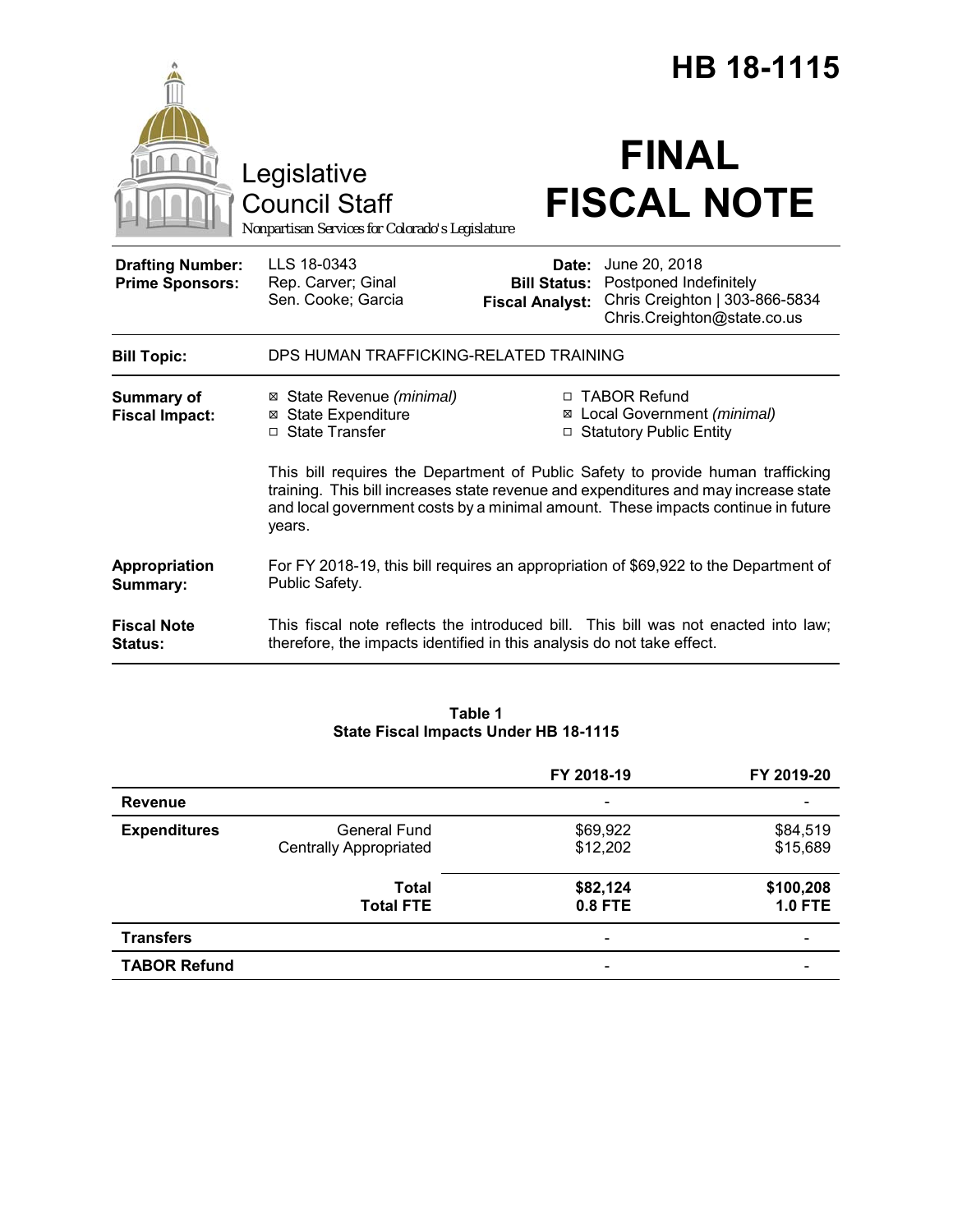June 20, 2018

### **Summary of Legislation**

This bill requires the Division of Criminal Justice in the Department of Public Safety, to provide human trafficking training to law enforcement agencies, organizations that provide services to human trafficking victims, school personnel and parents, and any other entity that may benefit from the training. Such training can be done through direct training sessions, online training sessions, or train-the-trainer sessions. The training curriculum must be developed in collaboration with the Colorado Human Trafficking Council (CHTC). Priority must be given to training requests from areas within the state that have limited access to other training resources.

The Department of Public Safety is authorized to accept and expend gifts, grants, and donations related to providing this training. The entity providing the gift, grant, or donation must submit a letter specifying the amount to be donated or the estimated value of any in-kind donation or service and the period and purpose for which the donation must be used. By January 17, 2019, and each year thereafter, the department must include a training update in the annual human trafficking report.

### **Background**

The CHTC was created in 2014 and consists of 30 members representing state, local, non-profit, educational, and other community organizations serving victims of human trafficking. Among other tasks, the CHTC is required to develop training standards and curriculum for organizations that provide assistance to human trafficking victims. To date, two trainings have been created; one is an introduction to human trafficking in Colorado and was designed for all audiences and the other focuses primarily on training patrol officers. These trainings were launched in 2017, using a one-year grant which allowed for the hiring of a temporary human trafficking training specialist to coordinate the delivery of 73 training events for 1,184 people using 49 facilitators.

#### **State Revenue**

Beginning in FY 2018-19, and continuing each year thereafter, this bill may increase state revenue from gifts, grants, and donations. At the time of this writing, no source of gifts, grants, and donations has been identified. Gifts, grants, and donations are not subject to the requirements of TABOR.

### **State Expenditures**

This bill increases state General Fund expenditures in the Department of Public Safety by \$82,124 and 0.8 FTE for FY 2018-19 and \$100,208 and 1.0 FTE for FY 2019-20 and future years. State agency workload may also increase. These impacts are shown in Table 2 and discussed below.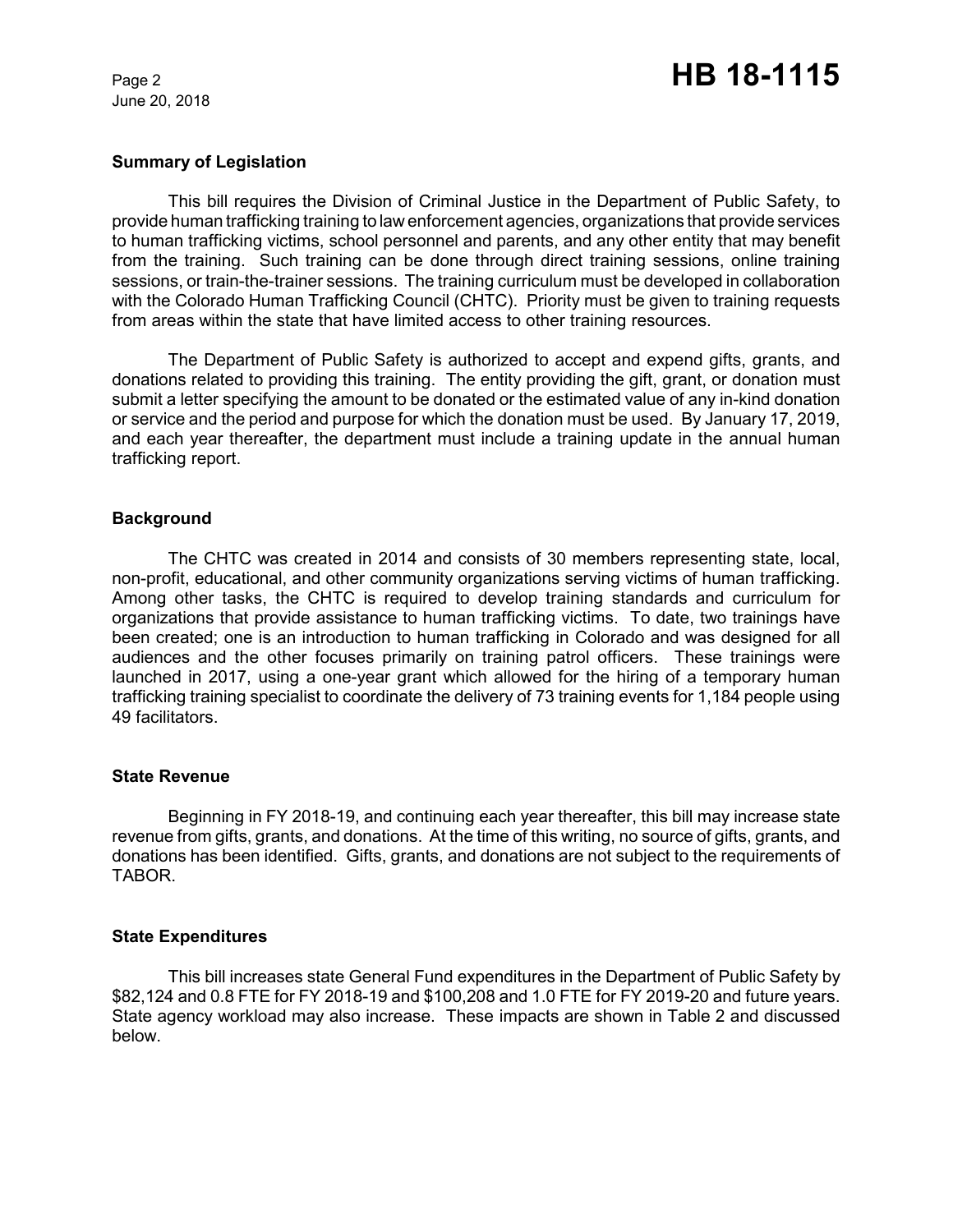# Page 3 **HB 18-1115**

|                                                    | FY 2018-19 | FY 2019-20     |
|----------------------------------------------------|------------|----------------|
| <b>Department of Public Safety</b>                 |            |                |
| <b>Personal Services</b>                           | \$57,331   | \$76,441       |
| <b>Operating Expenses and Capital Outlay Costs</b> | \$5,463    | \$950          |
| Travel                                             | \$4.104    | \$4,104        |
| <b>Training Materials</b>                          | \$3.024    | \$3,024        |
| Centrally Appropriated Costs*                      | \$12,202   | \$15,689       |
| FTE - Personal Services                            | $0.8$ FTE  | $1.0$ FTE      |
| <b>Total Cost</b>                                  | \$82,124   | \$100,208      |
| <b>Total FTE</b>                                   | $0.8$ FTE  | <b>1.0 FTE</b> |

**Table 2 Expenditures Under HB 18-1115**

 *\* Centrally appropriated costs are not included in the bill's appropriation.*

**Department of Public Safety.** Beginning in FY 2018-19, the Department of Public Safety requires 1.0 FTE for a human trafficking training specialist. This position will coordinate the statewide human trafficking program by reviewing requests for human trafficking training, scheduling and organizing training sessions, managing the rollout of online training, reviewing the effectiveness of training programs, and producing annual reports. Standard operating and capital outlay costs are included along with \$4,104 for traveling to 12 statewide training sites per year and \$3,024 for the production and distribution of training materials. Costs in FY 2018-19 are prorated based on the bill's effective date and reflect the General Fund paydate shift.

**Staff training attendance.** This bill may increase costs for staff of state agencies and institutions of higher education that provide services to victims of human trafficking to attend training sessions. This increase is expected to be minimal and can be accomplished within existing appropriations.

**Centrally appropriated costs.** Pursuant to a Joint Budget Committee policy, certain costs associated with this bill are addressed through the annual budget process and centrally appropriated in the Long Bill or supplemental appropriations bills, rather than in this bill. These costs, which include employee insurance and supplemental employee retirement payments, are estimated to be \$12,202 in FY 2018-19 and \$15,689 in FY 2019-20.

### **Local Government**

This bill increases costs for staff of local law enforcement agencies, school districts, and other entities such as transportation districts to attend human trafficking training. Because human trafficking training will be held statewide and will also be available online, this increase is expected to be minimal.